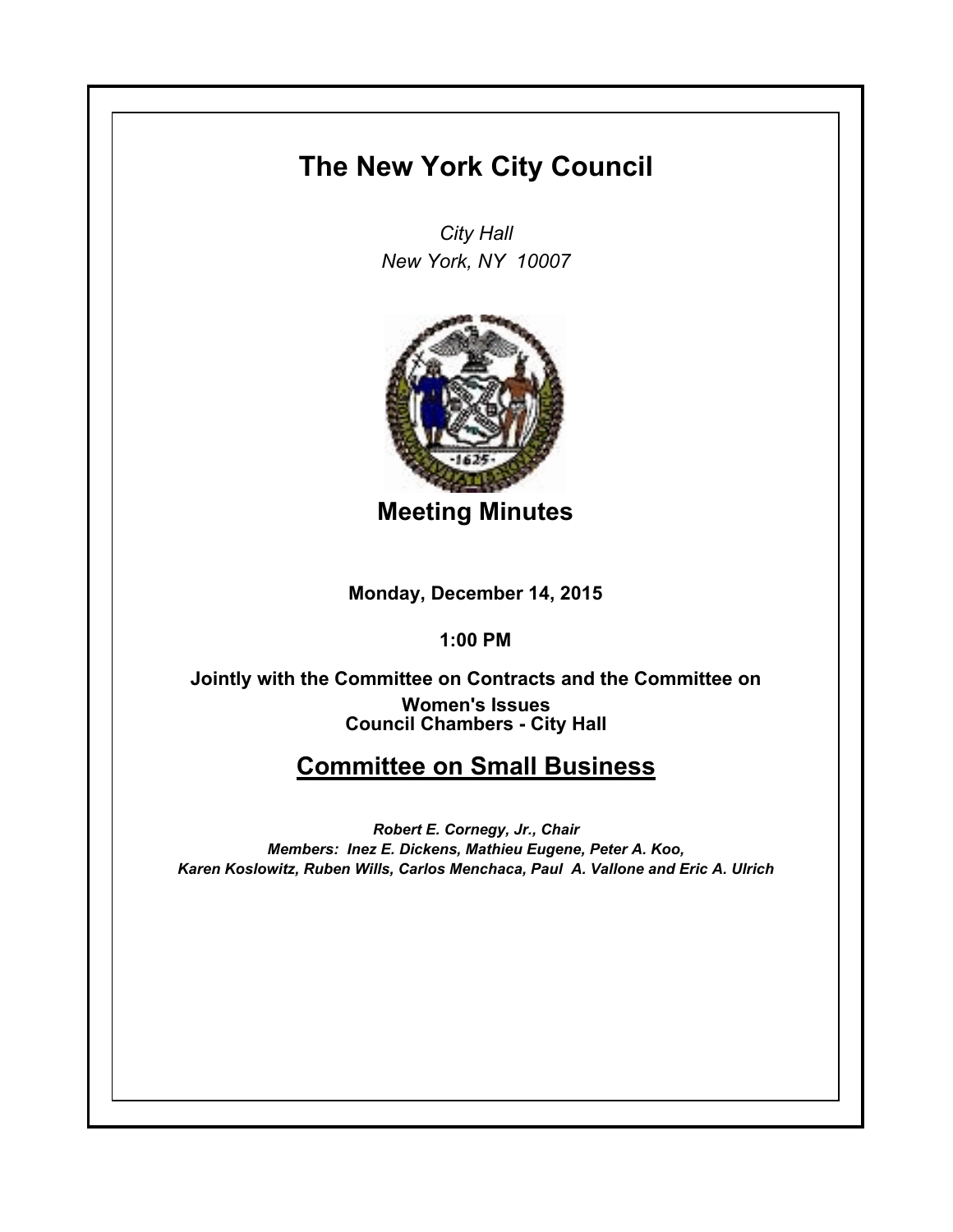| Roll Call     |                                                                                                                                                                                                                                                                             |
|---------------|-----------------------------------------------------------------------------------------------------------------------------------------------------------------------------------------------------------------------------------------------------------------------------|
|               | Present: Cornegy Jr., Eugene, Koo, Koslowitz, Wills, Menchaca, Vallone and Ulrich                                                                                                                                                                                           |
|               | <b>Medical: Dickens</b>                                                                                                                                                                                                                                                     |
|               | Other Council Members Attending: Crowley, Koslowitz, Mealy, Constantinides, Miller,<br>Deutsch, Kallos, Johnson and Public Advocate James.                                                                                                                                  |
| T2015-3835    | Oversight - Implementation of the City's Minority and<br>Women-Owned Business Enterprise Program.                                                                                                                                                                           |
|               | <b>Attachments:</b> Committee Report, Hearing Transcript                                                                                                                                                                                                                    |
|               | This Oversight was Hearing Held by Committee                                                                                                                                                                                                                                |
|               | <b>Attachments:</b> Committee Report, Hearing Transcript                                                                                                                                                                                                                    |
|               | This Oversight was Filed, by Committee                                                                                                                                                                                                                                      |
| Int 0923-2015 | A Local Law in relation to requiring the department of small<br>business services to submit an annual report regarding the<br>satisfaction of MWBE requirements by recipients of economic<br>development benefits who contract with the economic<br>development corporation |
|               | <b>Attachments:</b> Summary of Int. No. 923, September 30, 2015 - Stated Meeting Agenda<br>with Links to Files, Committee Report 12/14/15, Hearing Transcript<br>12/14/15                                                                                                   |
|               | This Introduction was Hearing Held by Committee                                                                                                                                                                                                                             |
|               | <b>Attachments:</b> Summary of Int. No. 923, September 30, 2015 - Stated Meeting Agenda<br>with Links to Files, Committee Report 12/14/15, Hearing Transcript<br>12/14/15                                                                                                   |
|               | This Introduction was Laid Over by Committee                                                                                                                                                                                                                                |
| Int 0976-2015 | A Local Law to amend the administrative code of the city of New<br>York, in relation to requiring training for agency chief contracting<br>officers and agency M/WBE officers and posting related<br>information on the city's website                                      |
|               | Attachments: Summary of Int. No. 976, October 29, 2015 - Stated Meeting Agenda with<br>Links to Files, Committee Report 12/14/15, Hearing Transcript 12/14/15                                                                                                               |
|               | This Introduction was Hearing Held by Committee                                                                                                                                                                                                                             |
|               | Attachments: Summary of Int. No. 976, October 29, 2015 - Stated Meeting Agenda with<br>Links to Files, Committee Report 12/14/15, Hearing Transcript 12/14/15                                                                                                               |
|               | This Introduction was Laid Over by Committee                                                                                                                                                                                                                                |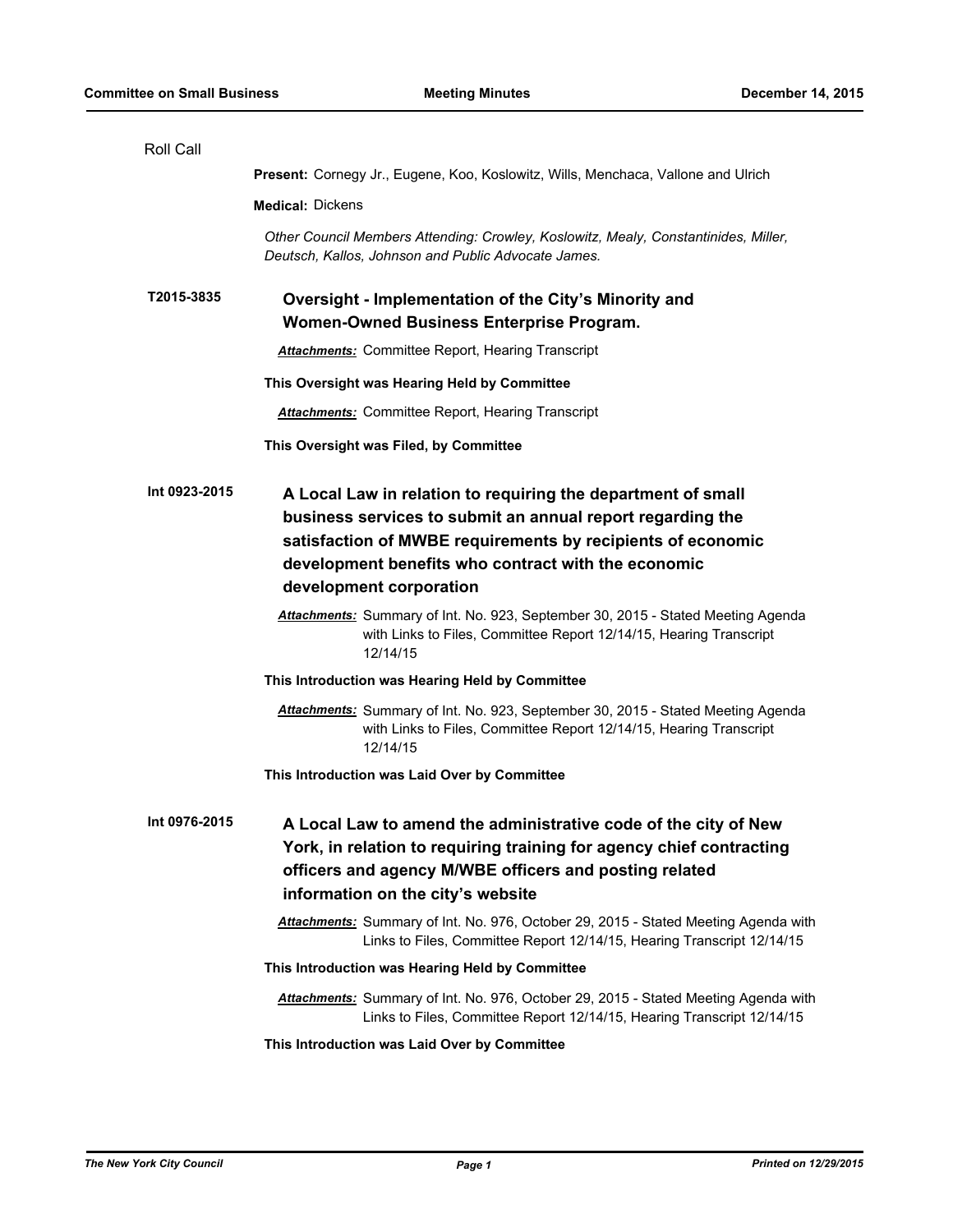#### **A Local Law in relation to the creation of an advisory board to enhance procurement opportunities for minority and women-owned businesses Int 0981-2015**

*Attachments:* Summary of Int. No. 981-A, Summary of Int. No. 981, Int. No. 981 - 11/10/15, November 10, 2015 - Stated Meeting Agenda with Links to Files, Proposed Int. No. 981-A - 11/17/15, Committee Report 12/14/15, Hearing Transcript 12/14/15

# *Proposed Int. No. 981-A*

#### **This Introduction was Hearing Held by Committee**

*Attachments:* Summary of Int. No. 981-A, Summary of Int. No. 981, Int. No. 981 - 11/10/15, November 10, 2015 - Stated Meeting Agenda with Links to Files, Proposed Int. No. 981-A - 11/17/15, Committee Report 12/14/15, Hearing Transcript 12/14/15

## **This Introduction was Amendment Proposed by Comm**

*Attachments:* Summary of Int. No. 981-A, Summary of Int. No. 981, Int. No. 981 - 11/10/15, November 10, 2015 - Stated Meeting Agenda with Links to Files, Proposed Int. No. 981-A - 11/17/15, Committee Report 12/14/15, Hearing Transcript 12/14/15

#### **This Introduction was Laid Over by Committee**

# **A Local Law to amend the administrative code of the city of New York, in relation to requiring agency minority and women-owned business enterprise utilization plans to be published online Int 1005-2015**

*Attachments:* Summary of Int. No. 1005, November 24, 2015 - Stated Meeting Agenda with Links to Files, Committee Report 12/14/15, Hearing Transcript 12/14/15

# **This Introduction was Hearing Held by Committee**

*Attachments:* Summary of Int. No. 1005, November 24, 2015 - Stated Meeting Agenda with Links to Files, Committee Report 12/14/15, Hearing Transcript 12/14/15

#### **This Introduction was Laid Over by Committee**

### **A Local Law to amend the administrative code of the city of New York, in relation to amending reporting requirements related to M/WBE participation Int 1019-2015**

*Attachments:* Summary of Int. No. 1019, December 7, 2015 - Stated Meeting Agenda with Links to Files, Committee Report 12/14/15, Hearing Transcript 12/14/15

### **This Introduction was Hearing Held by Committee**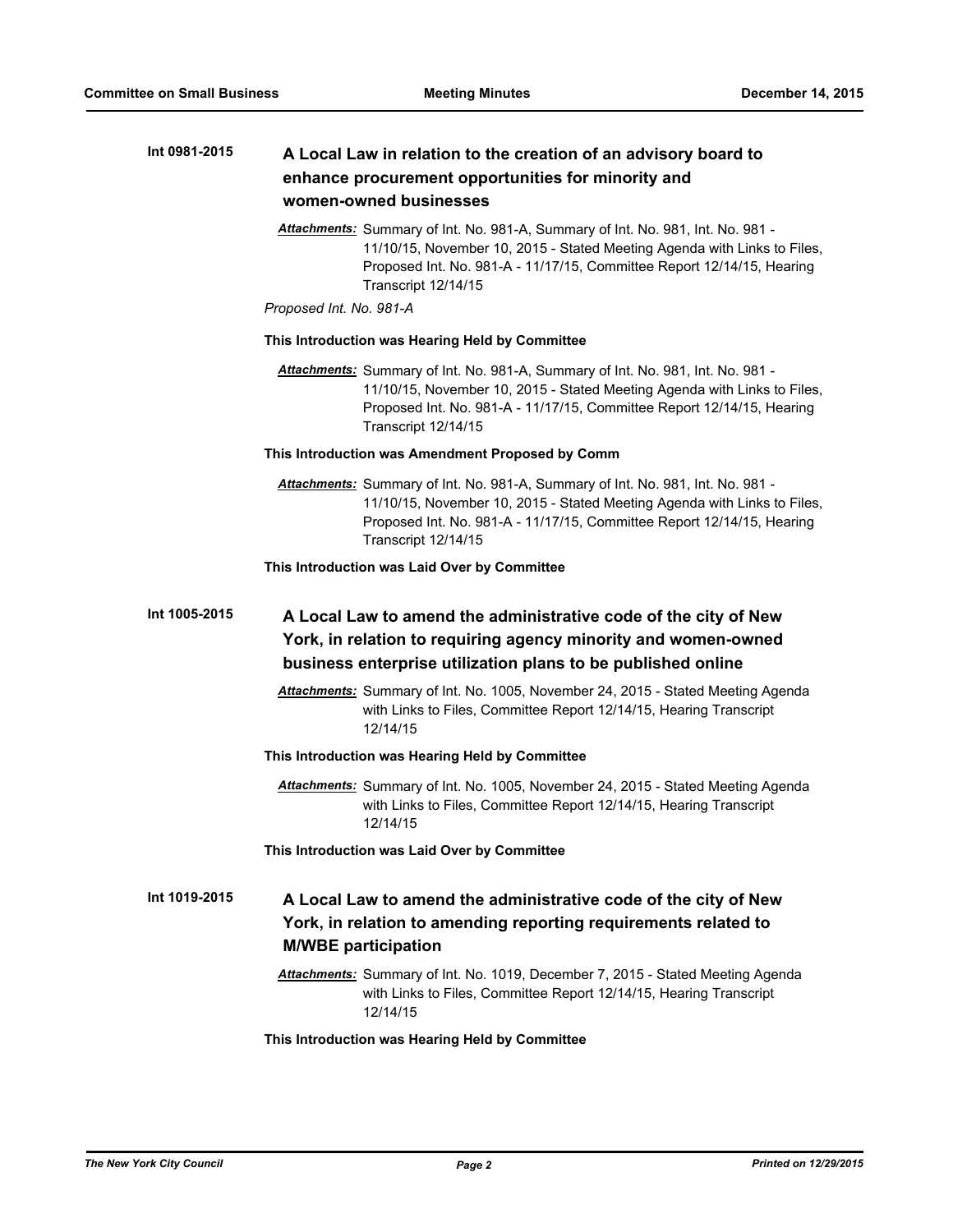|               | <b>Attachments:</b> Summary of Int. No. 1019, December 7, 2015 - Stated Meeting Agenda<br>with Links to Files, Committee Report 12/14/15, Hearing Transcript<br>12/14/15                                                                                                  |
|---------------|---------------------------------------------------------------------------------------------------------------------------------------------------------------------------------------------------------------------------------------------------------------------------|
|               | This Introduction was Laid Over by Committee                                                                                                                                                                                                                              |
| Int 1020-2015 | A Local Law to amend the administrative code of the city of New<br>York, in relation to amending reporting requirements and agency<br>goals related to M/WBE participation                                                                                                |
|               | Attachments: Summary of Int. No. 1020, December 7, 2015 - Stated Meeting Agenda<br>with Links to Files, Committee Report 12/14/15, Hearing Transcript<br>12/14/15                                                                                                         |
|               | This Introduction was Hearing Held by Committee                                                                                                                                                                                                                           |
|               | <b>Attachments:</b> Summary of Int. No. 1020, December 7, 2015 - Stated Meeting Agenda<br>with Links to Files, Committee Report 12/14/15, Hearing Transcript<br>12/14/15                                                                                                  |
|               | This Introduction was Laid Over by Committee                                                                                                                                                                                                                              |
| Int 1021-2015 | A Local Law to amend the administrative code of the city of New<br>York, in relation to requiring a minority and women-owned<br>business enterprise consultant for city projects with budgets in<br>excess of ten million dollars                                         |
|               | Attachments: Summary of Int. No. 1021-A, Int. No. 1021 - 12/7/15, Summary of Int. No.<br>1021, December 7, 2015 - Stated Meeting Agenda with Links to Files,<br>Committee Report 12/14/15, Hearing Transcript 12/14/15                                                    |
|               | Proposed Int. No. 1021-A                                                                                                                                                                                                                                                  |
|               | This Introduction was Hearing Held by Committee<br>Attachments: Summary of Int. No. 1021-A, Int. No. 1021 - 12/7/15, Summary of Int. No.<br>1021, December 7, 2015 - Stated Meeting Agenda with Links to Files,<br>Committee Report 12/14/15, Hearing Transcript 12/14/15 |
|               | This Introduction was Amendment Proposed by Comm                                                                                                                                                                                                                          |
|               | Attachments: Summary of Int. No. 1021-A, Int. No. 1021 - 12/7/15, Summary of Int. No.<br>1021, December 7, 2015 - Stated Meeting Agenda with Links to Files,<br>Committee Report 12/14/15, Hearing Transcript 12/14/15                                                    |
|               | This Introduction was Laid Over by Committee                                                                                                                                                                                                                              |
| Res 0923-2015 | Resolution adopting the rule amendment of the Procurement<br>Policy Board to raise the micropurchase limit for the procurement<br>and award of construction contracts to \$35,000.                                                                                        |
|               | Attachments: December 7, 2015 - Stated Meeting Agenda with Links to Files, Committee<br>Report 12/14/15, Hearing Transcript 12/14/15                                                                                                                                      |
|               | This Resolution was Hearing Held by Committee                                                                                                                                                                                                                             |